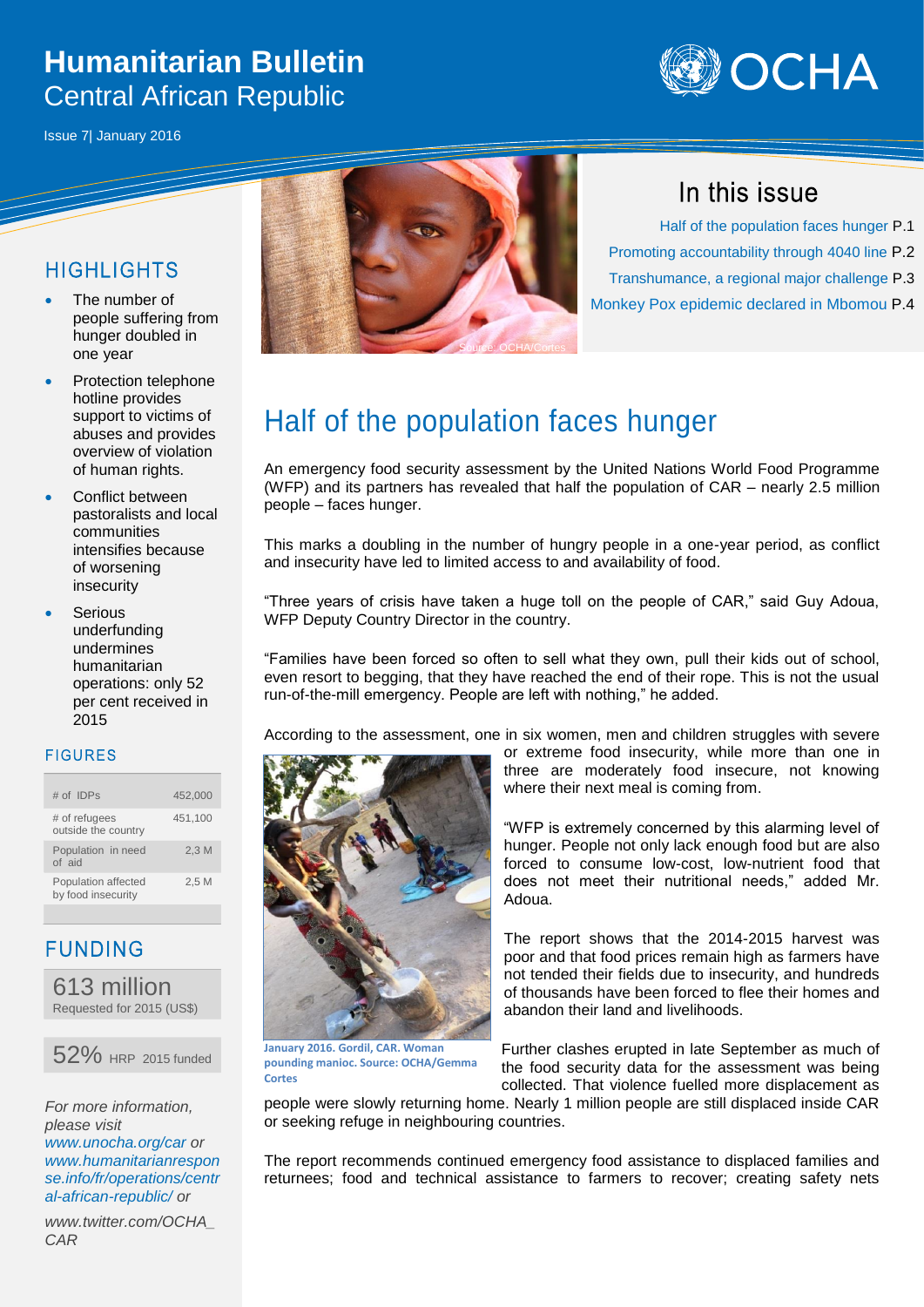through programmes such as the school meals programme; and providing support to rehabilitate the infrastructure through food-for-assets activities.

*One in six women, men and children struggle with severe or extreme food insecurity, while one in three are moderate food insecure, not knowing where their next meal is coming from.*

Meanwhile, WFP is providing emergency food and nutritional support to those most vulnerable and plays a crucial role in supporting recovery efforts. The agency's programmes focused on cash-based transfers and local food purchases going into school meals for thousands of children boost the local economy and people's livelihoods.

"We must help the most vulnerable, who need emergency food assistance to survive, yet we also need to focus on people across CAR so they can recover and rebuild," stressed Mr. Adoua.

In December 2015, WFP provided food for nearly 400,000 people through general food distributions, cash-based transfers, nutrition support and school meals, as well as foodfor-assets activities, but \$41 million is required so that it can respond to urgent needs through to the end of June. To date, WFP's operation is only 45 per cent funded.

# The 4040 Hotline: A humanitarian initiative to save the lives of Central Africans

At the onset of the CAR crisis in 2013, the number of serious human rights violations including gender based violence and killings increased drastically. Due to inadequate support structures or the lack of knowledge by the population about existing facilities; most survivors of violence did not always receive the assistance they desperately needed.

To remedy this situation, the humanitarian community decided to establish a Hotline in August 2013. "The main aim of this project is to facilitate the local population's access to life saving rapid response" said Léa, the Team Supervisor of the Hotline.

Accessible by dialing 4040, the Hotline's services provide "effective assistance in response to the needs of callers. Some people call for advice and guidance following a serious violation of their rights while others seek help after an incident or threat.



**Bangui, CAR, Green Line Counsellors. Source : Green Line**

Needs vary from one call to another and mostly concern cases of physical violence, gender based violence (GBV), assault, arson, insecurity and reports of shootings. Every call is unique, and each receives a personalized response" added Léa.

Diane a 40 year old business woman was a victim of GBV while travelling from Bangui to her village in the interior. Fortunately for Diane, she had already been sensitized on the Hotline's free services through a short message received on her phone. So she dialed 4040 for advice on what to do and access to medical services. With the response given by the Hotline team, Diane was able to receive appropriate emergency care. The Hotline was crucial in orienting her to obtain the assistance she required after the gruesome attack.

#### **Rapid Response to people in need**

The role of the Green Line is to receive calls from victims or witnesses of serious human rights violations, and to refer the callers to the appropriate and closest functional support structures. Among others, these structures consist of: medical, psychosocial and legal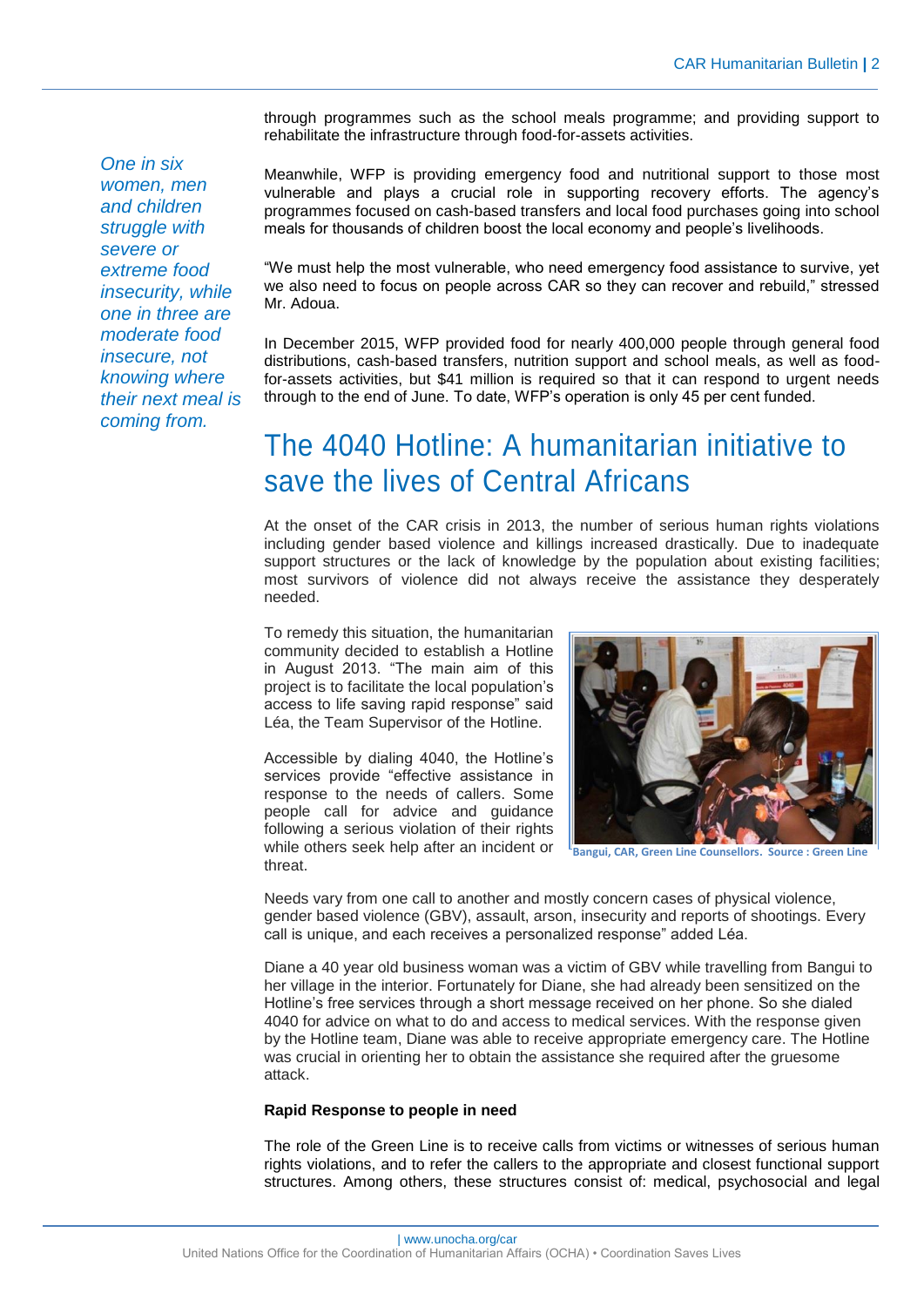facilities which operate in collaboration with the Hotline team to provide effective support to victims.

Upon return to Bangui after her dreadful ordeal, Diane was abandoned by her husband with her five-month old baby. Feeling rejected and confused, she called the Hotline once more and was referred to a center where she was trained on income generating activities. This equipped her with skills, enabling her to work and to take care of herself and her family.

The Hotline receives an average of 80 to 100 calls per day, of which about 51 per cent are from Bangui. Alongside calls pertaining to violence and human rights violations, the Hotline also receives calls concerning safety, the security situation in the provinces, explosive devices and voluntary disarmament.

Despite the smooth functioning of the service, a major challenge is encountered when calls are received requiring security extractions or emergency medical evacuations. The lack of functional national services such as ambulances hinders effective response to the people in need of such services. However, in most cases the Hotline refers callers to the MINUSCA intervention team, the only service that can attempt to provide assistance. The Hotline is consequently appealing for the restoration of basic services including ambulances.

#### **Way forward in 2016**

In 2016, the Hotline project plans to prioritize direct sensitization of the population in order to maximize the use of this service. A pilot activity was successfully carried out in Bangui's Marie Jeanne Caron school in December 2015. Based on this model, outreach activities will be replicated in Bangui and particularly in the provinces where residents are not very familiar with the service.

"In a nutshell, the Hotline's team offers legal advice and referrals to about 2,000 callers per month addressing a variety of issues varying from human rights abuses such as GBV, the dangers of explosive remnants of war to child protection. The team also responds to the specific needs of men, women, and children. In 2016, the Hotline will continue to expand countrywide; while providing effective assistance to people in need, in collaboration with its partners" said Léa.

## Transhumance, a major regional challenge



**November 2015. Bangui, CAR. Herder with livestock passing by PK5 neighborhood. Source: OCHA/Francois Goemans.**

Transhumance, the seasonal movement of people with their livestock between fixed summer and winter pastures, is a traditional practice that cannot be ignored in a country where the farming system remains largely dominated by traditional extensive ways. This phenomenon represents a major challenge, given its socio-economic importance and can cause serious consequences for social cohesion, the economy, public health and food security of the populations.

Over the past few years, conflicts between pastoralists and local communities have intensified because of a combination of factors: worsening security; climate change, which drives herdsmen further south; the multiplication of migration roads, especially transnational routes; the expansion of cultivated areas and an increase in cattle herds, which have deepened the competition for natural resources. Pastoralism generates wealth and economic interdependence between farmers and cattle herders in some

*"Ligne Verte" 4040, a protection telephone hotline that provides support countrywide to the population experiencing abuses and offers overview of violation of human rights*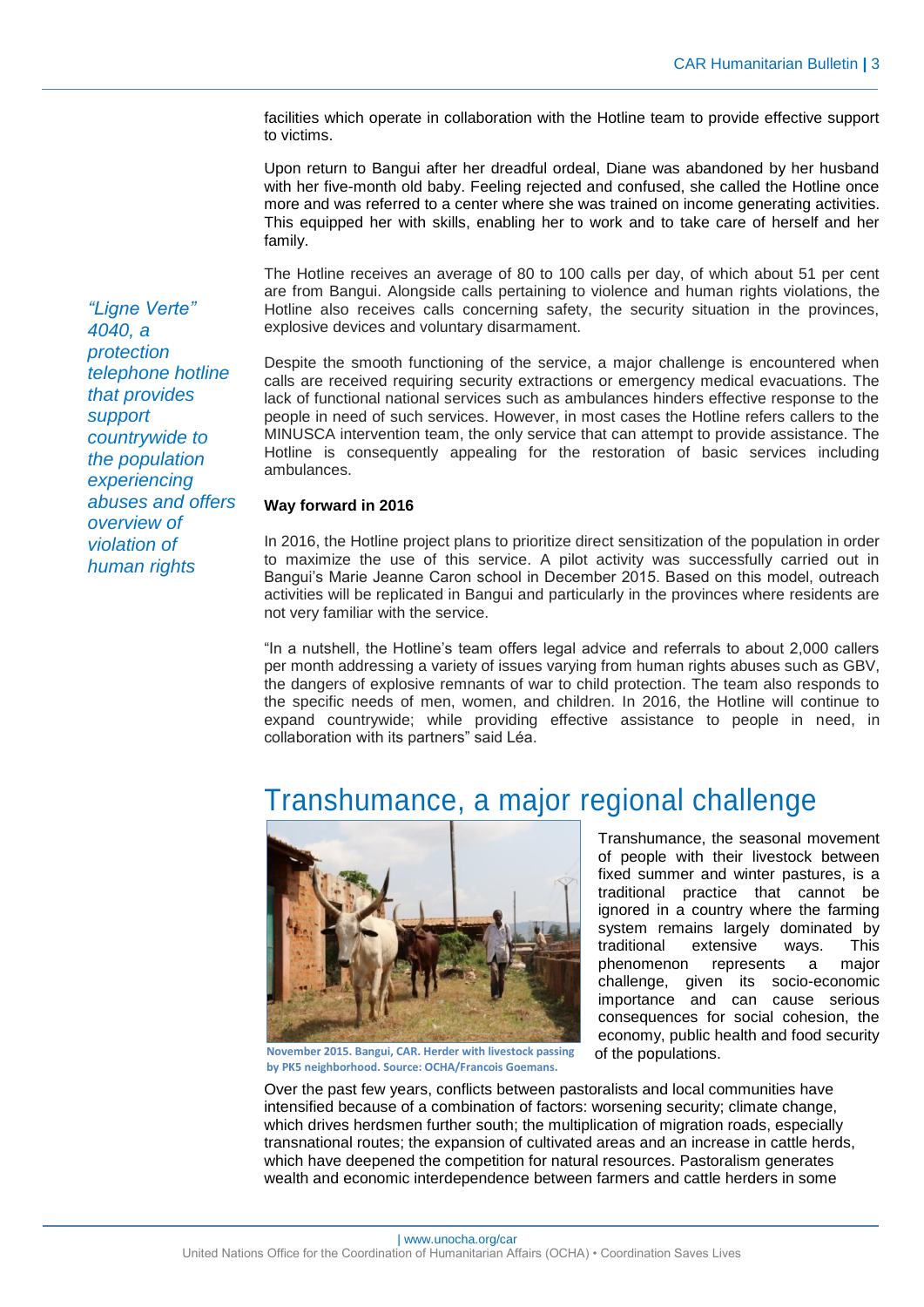African countries, but it also causes tension and conflicts. Most of these result from competition for vital resources such as water or pasturelands.

Nationally, livestock and related activities contribute about 15% to total Gross Domestic Product (GDP) and 45% of agricultural GDP, constituting a fundamental component to the country's economy.

However, pastoral communities generally live in remote areas, marginalized, underdeveloped and often exposed to food insecurity and conflict. The provision of basic services in these remote pastoral areas is generally less well developed than in other areas, with low health and education indicators compared to national averages. This inequitable distribution of assistance and development level generates envy and jealousy, and contributes to fuel tensions between communities.

#### **Transhumance: cause and consequence of conflict**

The CAR crisis further undermines the respect of defined corridors or areas provided for this purpose, and results in a disruption of pastoral geography increasing tensions between herders and farmers. One of the main factors of conflict is linked to the influx of livestock farmers from neighboring countries, including armed men. The actions have become increasingly violent.

The influence of armed groups and the escalation of violence are overlaid by recurrent traditional conflicts between farmers and herders. The conflict resolution traditional mechanisms of trading arrangements passage and access to pasture and water, is severely disrupted, further contributing to the breakdown of confidence and social capital that existed between communities of breeders and farmers at community level.

The inability of some herds to perform transhumance and the disruption of normal channels because of insecurity, also lead to high livestock concentration in certain areas (particularly in the northwest and southeast), increasing competition for access to farm land, grazing and water. This increased pressure on resources causes damage to the fields where some herders graze their animals and tensions between pastoralists and farmers that can trigger at any time violent conflicts.



Thus transhumance is both a cause and a consequence of conflicts countrywide, opposing farmers and pastoralists, transhumant and sedentary farmers, ranchers and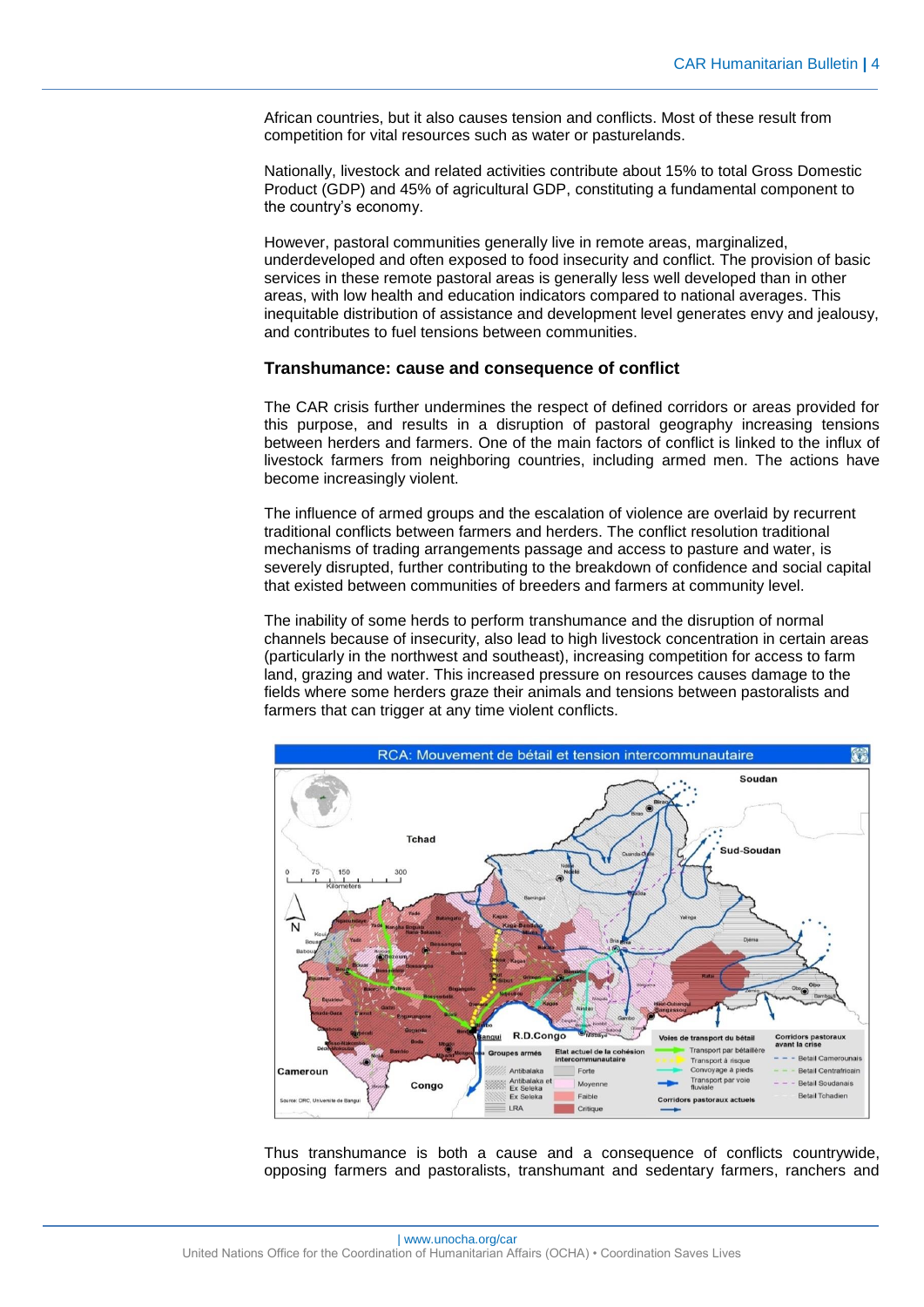armed groups. These factors of conflict and the disorders observed for the past two years cause great loss and damage to the livestock sector and negatively impact social cohesion.

The factors mentioned disrupt not only the transhumance but also constitute a real handicap for livestock marketing. With insecurity and insecure communication channels that prevent cattle traders to access to breeding areas for supplies, farmers no longer have as clients' small local butchers who often take the bullock credit. This plays on the price of steers which have fallen all over the country. The lack of access to animal protein is now one of the main causes of the deterioration of the food security of the people affected compared to 2014.

#### **Key solutions to reduce conflicts over livestock mobility**

- Improving governance, regulation of cross-border transhumance and concerted, equitable and sustainable rural space: demarcation of transhumance corridors with local mechanisms and strengthening the partnership with neighboring countries.

- Re-establish dialogue and social cohesion between transhumant herders and farmers and strengthening intra-Community trade: community capacity building & prevention conflict management; promoting dialogue and inter-community economic exchange through the integration of agriculture and livestock.

- Improving the livelihoods and enhance economic resilience of farmers through the development of livestock systems: conflict and poverty are closely linked and mutually reinforcing, so it is crucial to act on the factors vulnerability of farmers to have a positive impact on security and conflict reduction.

### Funding situation overview

**Humanitarian Fund releases US\$9 Million to respond to the crisis** 

The first standard 2016 country-based Common Humanitarian Fund (CHF) allocation will be launched on 1 February, for a total of US\$9 million. The eligible clusters, priority thematic and geographic areas are defined in the CHF allocation strategy document available on the [http://www.unocha.org/car/application-process-allocations.](http://www.unocha.org/car/application-process-allocations) This allocation will aim at funding projects responding to critical and urgent humanitarian needs to improve access of affected populations to basic services and contribute to reducing violence in and among communities. Projects including in their project design a knowledge transfer component for national NGOs will be considered favorably.

The multi donor funding mechanism CHF was established in 2008. Managed by OCHA, it aims to provide rapid and flexible financing to the most critical humanitarian needs. As of end of January 2016, the Fund has received US\$ 2.9 million in contributions from Belgium and Sweden. In 2015, a total amount of US\$24.9 million was contributed from the governments of Belgium, Denmark, Ireland, Luxembourg, Netherlands, Norway, Sweden and the United Kingdom making the CHF the HRP fifth largest source of funding.

#### **Serious underfunding undermines humanitarian operations: only 52 per cent of the requested funding received in 2015**

As of 31 December, the 2015 humanitarian appeal has received only US\$321,6 million in funding. This represents a shortcoming of 48 per cent of the total funding requirements outlined in the 2015 Humanitarian Response Plan (HRP). Despite a steady increase in contributions over the last few months, this low funding rate jeopardizes the implementation of critical humanitarian activities. The top three HRP donors are the United States of America (24,9 per cent), the European Union (13,5 per cent) and the United Kingdom (8.8 per cent).

*Transhumance is both cause and consequence of conflicts countrywide, opposing farmers and pastoralists, causing great loss and damage to the livestock sector and impacting negatively on social cohesion.*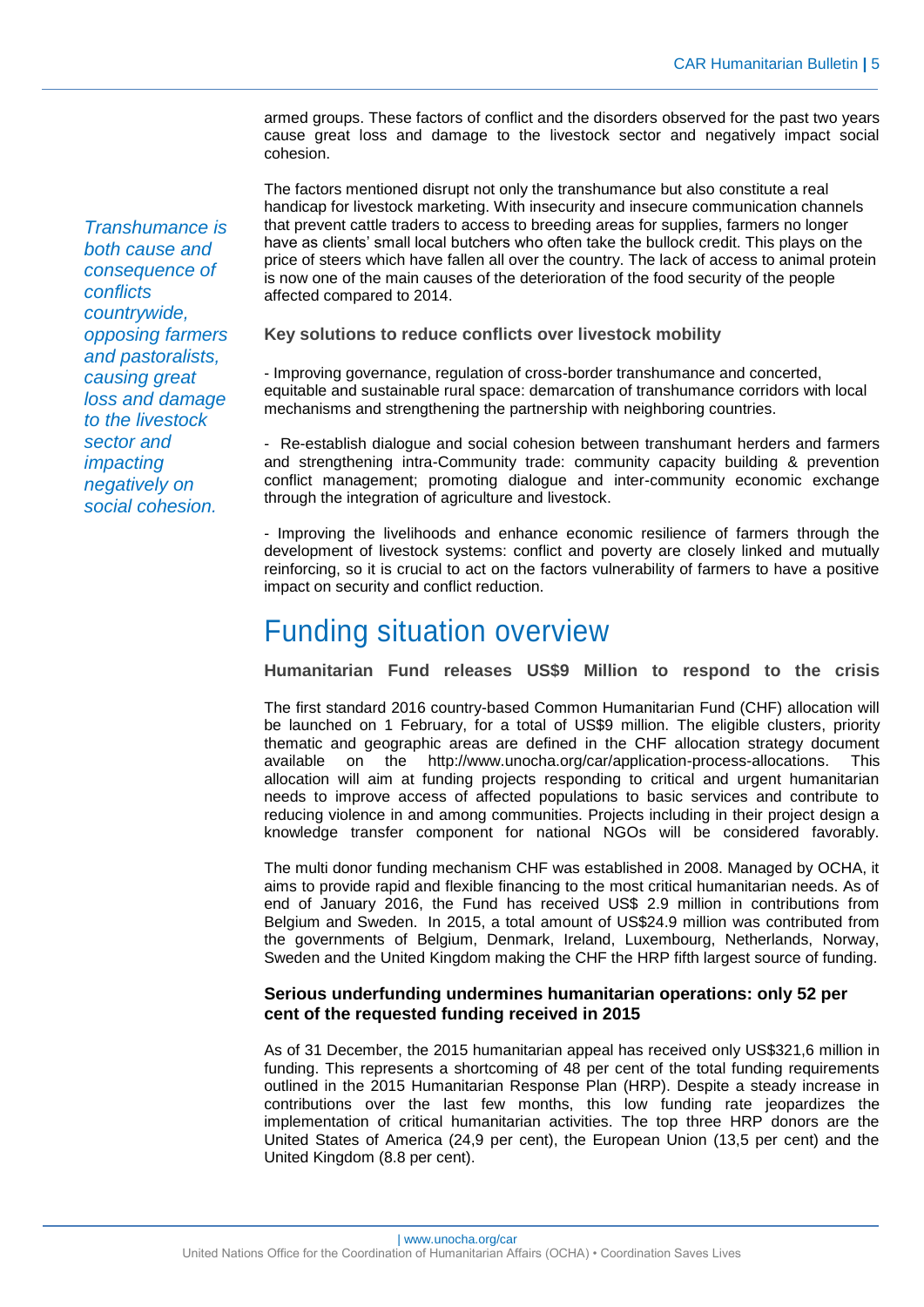# Portrait of a local organization

''Children Without Borders'' (ESF) is a national NGO, established in 2008. This humanitarian organization operates within the child protection, education and social cohesion sectors.



Over the past seven years, ESF has implemented projects within these domains: child protection during emergencies in Bangui and Bimbo and Begoua; provision of care services for children associated with armed forces and groups in the Mbaïki and Mongoumba regions (Lobaye province); education for children during emergencies through temporary learning spaces at the Carmel IDP site in Bimbo; psychosocial support for children affected by conflict in Bangui and Bimbo; rehabilitation of schools

**Bangui, CAR. Displaced children at Carmel IDP site.. Source: ESF**

affected by conflict within the Global Partnership for Education project in Bangui and in Mbomou province.

During the latest crisis in September and October 2015, ESF implemented a support and psychosocial project for around 45,000 displaced children in IDP sites located south of Bangui and Bimbo.

ESF's main financial and technical partners: War Child UK, Save the Children, WFP and UNICEF. ESF has recruited experienced staff to ensure effective implementation of its activities. ESF has 18 employees working in the Bangui office and 146 staff in the regions.

Contact ESF by email: esf\_rca2008@yahoo.fr Telephone: (+236) 75 72 17 87 and 72 51 19 31

# In brief

#### **Monkey Pox epidemic declared in Mbomou Province**

On 11 January, eleven cases of Monkey Pox, an extremely contagious viral disease, were confirmed in Bangassou. Health authorities and partners have put in place control measures, including the confinement of suspected victims, activation of regional outbreak taskforce and sensitization of the population on preventive measures. The National Health Authority declared an epidemic by 28 December 2015. The World Health Organization has sent additional surveillance officers, a senior epidemiologist, protective equipment and medicines. The first cases were diagnosed on 4 December 2015, when two children with the symptoms were admitted to the Bakouma Health Centre (125 Km from Bangassou). The 11 new cases reported were in contact with the initial cases.

#### **Lord Resistance Army attacks escalate**

In recent weeks, a surge in larger-scale attacks by the Lord's Resistance Army (LRA) is reported. The most recent incidents include:

An attack along the Bria-Nzako axis, Haute-Kotto Province on 18 January and another attack at a mining site at Kpokpo village (117km from Bria) along the Yalinga axis on 19 January, led to population displacement. As a result, 1,217 IDPs have been registered on